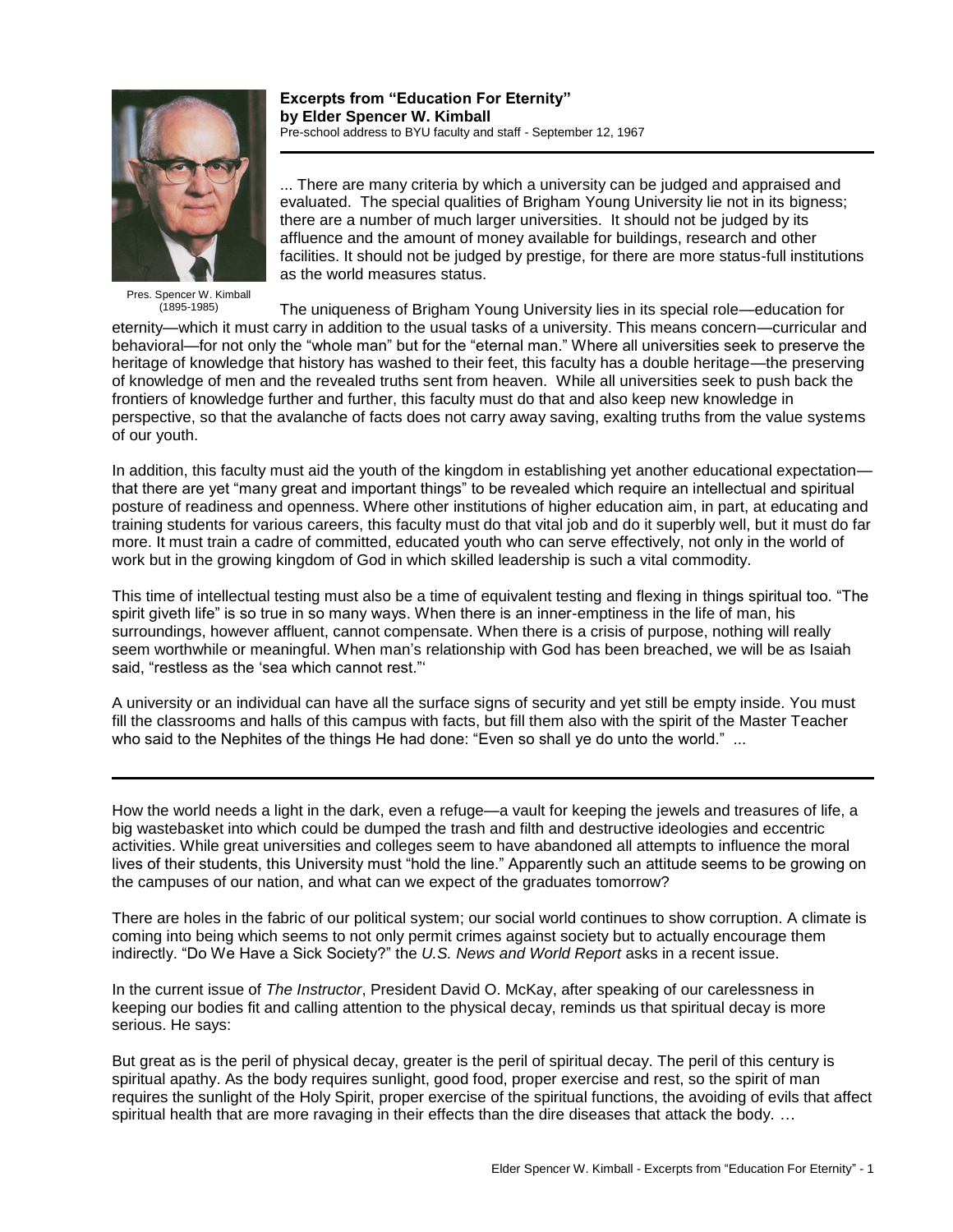Never before have the forces of evil been arrayed in such deadly formation as they are now. … Satan and his forces are attacking the high ideals and sacred standards which protect our spirituality. One cannot help but be alarmed by the ever-increasing crime wave … (David O. McKay, *The Instructor*, September, 1967, p. 338.)

In our sick society children are not required to work; time hangs heavily on their hands. Their crimes run into theft and beatings, and even murders fill more of their time. Haight-Ashbury in San Francisco, Dupont Circle in Washington, D.C., East Village in New York City may be net results of some of the laxities and looseness in morals with increases in illegitimacy. And numerous evils of our times may look to the deteriorating, ethical standards proposed often by professors in what are termed great universities. God's ways and eternal standards are laughed at and "situation ethics," making each person his own moral judge and authority, all seem to be responsible for the sickness of our society. How can it survive?

When these numerous other things are weighed and considered, we come to realize our responsibility at BYU becomes greater and greater. We must carry the torch and light the way, and this faculty and staff must stand like a concrete wall to prevent these strange, worldly ideologies and concepts from invading this, one of the last bastions of resisting strength.

We should be knowledgeable. When we talk of godhood and creatorship and eternal increase, we have already soared far out beyond the comprehension of most men. To attain those great accomplishments, one would need to know all about astronomy, biology, physiology, psychology, and all of the arts and sciences. The obtaining of all this knowledge will come largely after our earth life. The question is often asked, "Why a doctrine-teaching, a character-building university?" "Why not let men do, think, and move as they please?"

Milliken said, "... that science has gone ahead so fast, man can spend fifty to a hundred years just learning how to use wisely what he already knows." It is stated further that the western world has in the past hundred years seen more changes in the external conditions under which the average man lives, and also his fundamental conceptions, than occurred during all the preceding four thousand years.

Our Brigham Young insisted:

Learn everything that the children of men know, and be prepared for the most refined society upon the face of the earth.

Then improve on this until we are prepared and permitted to enter the society of the blessed—the holy angels, that dwell in the presence of God. …

The Lord seems never to have placed a premium on ignorance and yet He has, in many cases, found His better-trained people unresponsive to the spiritual, and has had to use spiritual giants with less training to carry on His work. Peter was said to be ignorant and unlearned, while Nicodemus was, as the Savior said, a master, a trained one, an educated man. And while Nicodemus would in his aging process gradually lose his prestige, his strength, and go to the grave a man of letters without eternal knowledge, Peter would go to his reputed crucifixion the greatest man in all the world, perhaps still lacking considerably in secular knowledge (which he would later acquire), but being pre-eminent in the greater, more important knowledge of the eternities and God and His creations and their destinies. And Paul gives us the key:

It is sown a natural body; it is raised a spiritual body. There is a natural body, and there is a spiritual body. (1 Corinthians 15:44)

For what man knoweth the things of a man, save the spirit of man which is in him? even so the things of God knoweth no man, but the Spirit of God. (1 Corinthians 2:11)

It is interesting to note that most of us have a tendency to want to ape the ways of our neighbor, in styles or curricula or universities. If New York or Paris speaks, the dresses are lengthened or shortened; if San Francisco's Haight-Ashbury speaks, men's hair grows longer, beards appear and baths are less frequent. If the Joneses have a Cadillac, all want Cadillacs. If a nation has a king, all want a king. We seem reluctant to establish our own standards, make our own styles, follow our own patterns which are based on dignity, comfort and propriety.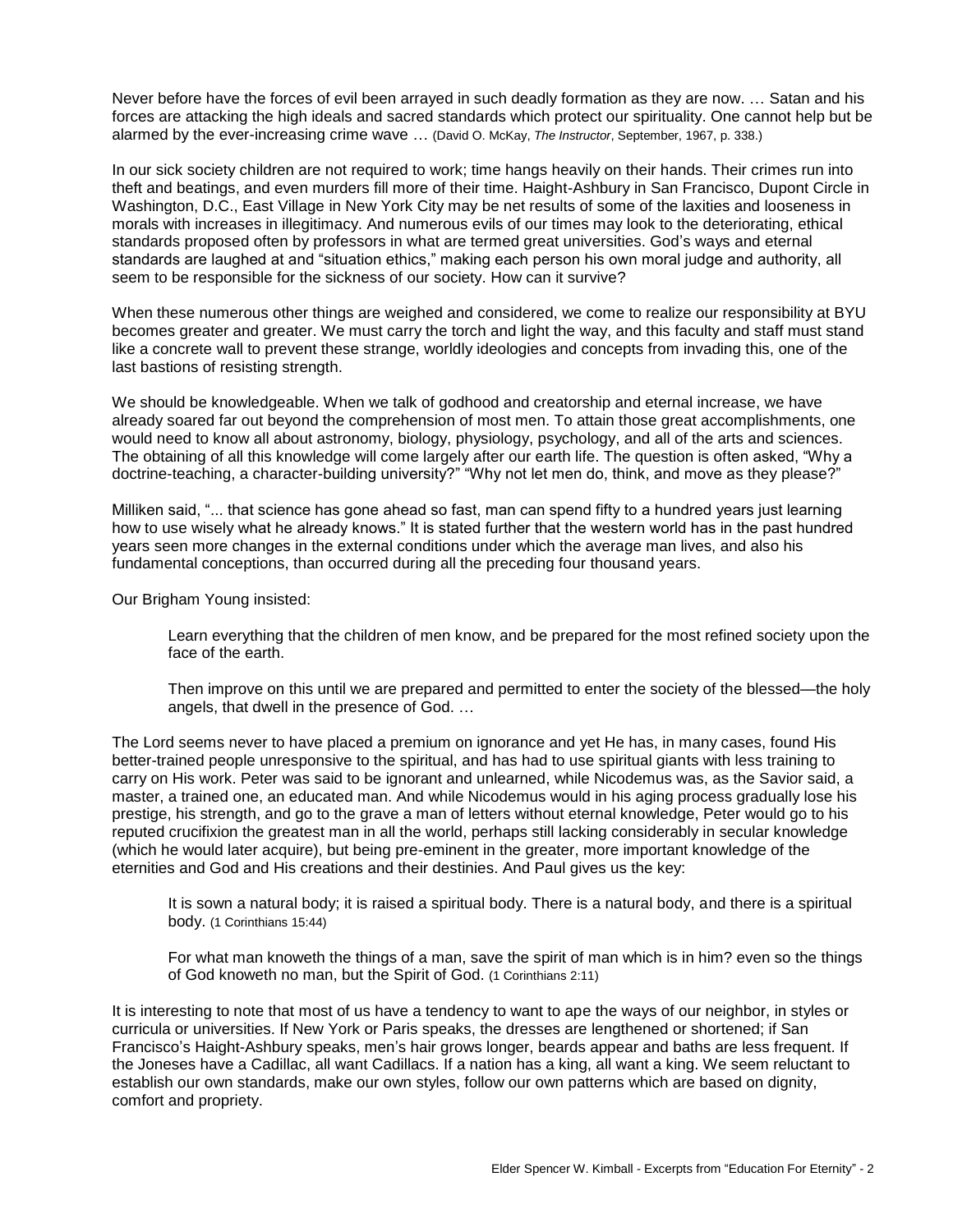Israel did want a king. "Now make us a king," they cried to Samuel, "to judge us like all the nations." And when Samuel prayed, the Lord said, "They have not rejected thee, but they have rejected me, that I should not reign over them." And then with the inspiration of the Lord, Samuel pointed out to them the hazards of having a king. The king would recruit their sons in battle. Their daughters would serve in confectionaries and kitchens and bakeries. Their sons would have to work his ground and reap his harvests, and make his spears and swords and rebuild his chariots and train his horses. He would appropriate their vineyards and olive yards to feed his servants, and he would tax them heavily.

In spite of all these dire predictions, the people still said, "Nay; but we will have a king over us … like other nations."

Though our world reels and trembles, we must stand firm and see that behavior troubles do not invade our campus like other campuses, and that we are not like other universities.

We have been speaking of mind and spirit and body; of the immortal man and the mortal man. We have been speaking of earthly things and spiritual things; of time and eternity. Of the two; the spiritual development is the greater for it is permanent, lasting, and incorporates all other proper secular development.

The Lord inspired Nephi to correlate the secular and the spiritual, when he said, "… to be learned is good if they hearken unto the counsels of God." (2 Nephi 9:29)

Someone has said, "... if the world needs a bomb to destroy the cities and its peoples and the world, the laboratory of the American university can supply it." And we say, "If the world needs messengers of peace and teachers of righteousness and builders of character and inspirers of faith in God, here is the university that can do all this—here at the Brigham Young University."

Even here we give to the first cause our lesser attention and though we are far in front of other institutions, still we give less time, less thought, less effort to the actual teaching of the spiritual as contrasted with the secular. But perhaps this imbalance of time and energy and effort is considerably compensated for if all of you instructors in all classes teach the gospel, especially by example. Most of you teach eloquently in this manner. Most of you will be frequent attenders at the temple, will serve in the stakes and wards, priesthood and auxiliary organizations. Some of you will be leaders in general church positions. All of you will be living all the commandments of the Lord—paying a full tithing, observing the Word of Wisdom, not because it is expected, but because it is right. ...

It would not be expected that all of the faculty should be categorically teaching religion constantly in their classes, but it proper that every professor and teacher in this institution would keep his subject matter bathed in the light and color of the restored gospel, and have all his subject matter perfumed lightly with the spirit of the gospel. Always, there would be an essence and the student would feel the presence.

Every instructor should grasp the opportunity occasionally to bear formal testimony of the truth. Every student is entitled to know the attitude and feeling and spirit of his every teacher. Certainly, a science instructor or a physical education teacher or a math or art teacher could find an opportunity sometimes to mention spiritual experiences or comment on the gospel truths. This would be in harmony with the spirit of Brigham Young's charge to Karl G. Maeser, so often quoted:

President Young looked steadily forward for a few minutes as though in deep thought, then said, "Brother Maeser, I want you to remember that you ought not to teach even the alphabet or the multiplication tables without the spirit of God. That is all. God bless you. Goodbye."

That statement has been used over and over but we must never forget it. If we begin to ape the world and forget this injunction, we are lost. We pay our taxes; we support state schools; therefore, there is no justification whatever for our spending these millions of dollars on this institution unless we mind the purposeful objective given by the prophet. ...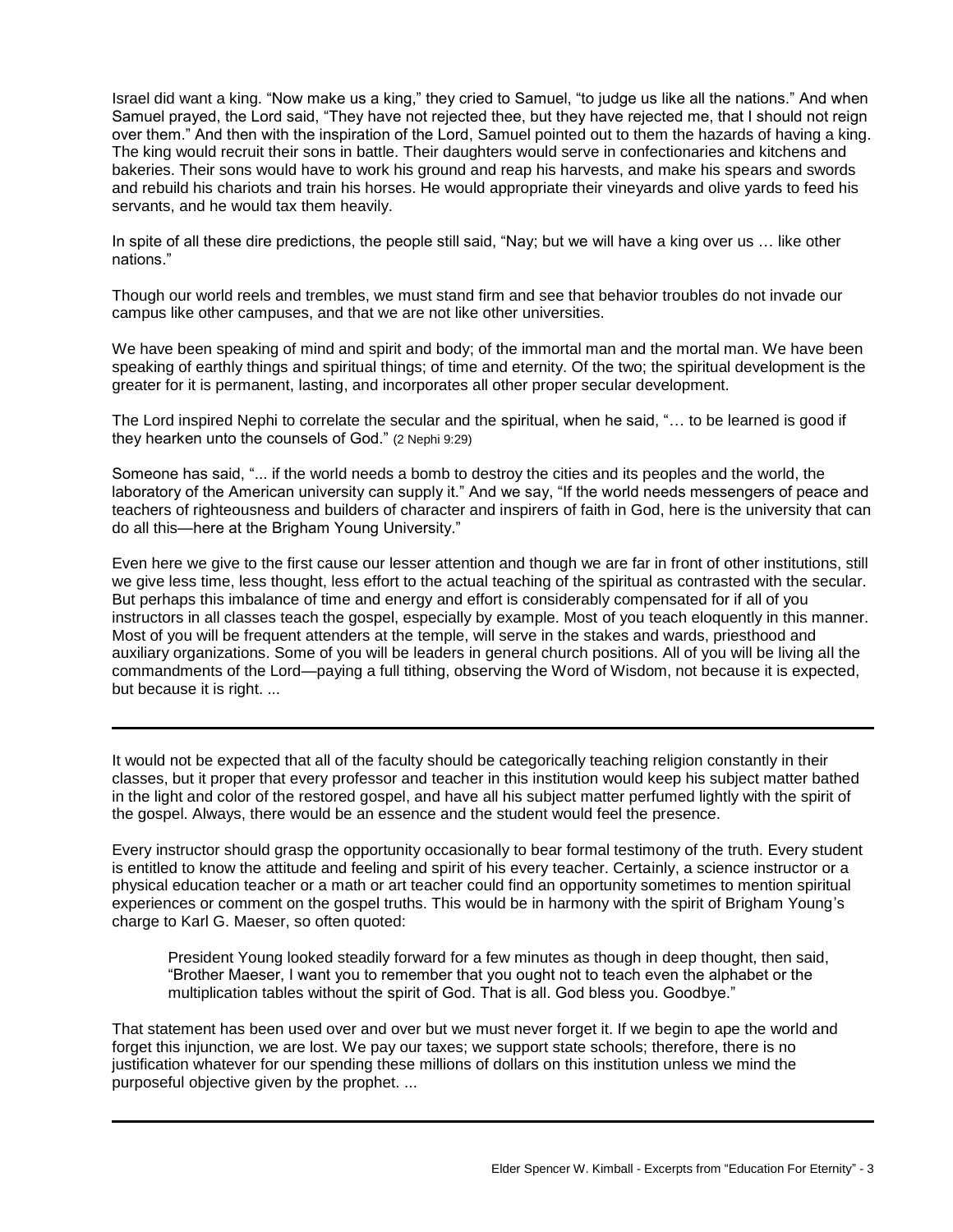In our world, there have risen brilliant stars in drama, music, literature, sculpture, painting, science and all the graces. For long years I have had a vision of the BYU greatly increasing its already strong position of excellence till the eyes of all the world will be upon us.

President John Taylor so prophesied, as he emphasized his words with this directive:

You mark my words, and write them down and see if they do not come to pass.

You will see the day that Zion will be far ahead of the outside world 1n everything pertaining to learning of every kind as we are today in regard to religious matters

God expects Zion to become the praise and glory of the whole earth, so that kings hearing of her fame will come and gaze upon her glory … (Sermon, September 20, 1857; see *The Messenger*, July 1953)

With regard to masters, surely there must be many Wagners (Richard Wagner, 1813-1883) in the BYU, approaching him or yet to come in the tomorrows—young people with love of art, talent supreme, and eagerness to create. I hope we at BYU may produce men greater than this German composer, Wagner, but less eccentric, more spiritual.

Who of us has not sat spellbound with *Aida*, *Il Trovatore* or other of the masterpieces of Verdi (1813-1900)? Can there never be another Verdi or his superiors? Could we not find and develop a Bach (1685-1750) to whom music, especially organ and choral music, owes almost as much as a religion does to its founder, say some musicians.

Is there anyone here who has not been stirred by the rich melodic voice of Enrico Caruso (1873-1921), Italianborn operatic tenor? Surely, there have been few-voices which have inspired so many. Considered to be the greatest voice of his century by many, year after year, he was the chief attraction at the Metropolitan Opera. Would someone say that they produce singers best in Italy, in Germany, in Poland or Sweden? Remember we draw our students from all these places. BYU should attract many and stir their blood with the messages of the ages. And they will sing songs of accomplishment, eternal marriage, exaltation, and we at BYU shall encourage and train them. ...

Brigham Young said, "… Every accomplishment, every polished grace, every useful attainment in mathematics, music, and in all sciences and art belong to the Saints ..."

One great artist was asked which of all his productions was the greatest. His prompt answer was, "The next."

If we strive for perfection, the best and greatest, and are never satisfied with mediocrity, we can excel. In the field of both composition and performance, why cannot the students from here write a greater oratorio than Handel's *Messiah*? The best has not yet been composed nor produced. They can use the coming of Christ to the Nephites as the material for a greater masterpiece. Our BYU artists tomorrow may write and sing of Christ's spectacular return to the American earth in power and great glory, and his establishment of the kingdom of God on the earth our own dispensation. No Handel (1685-1759) nor other composer of the past or present or future could ever do justice to this great event. How could one ever portray in words and music the glories of the coming of the Father and the Son and the restoration of the doctrines and the priesthood and the keys unless he were an inspired Latter-day Saint, schooled in the history and doctrines and revelations and with rich musical ability and background and training? Why cannot the BYU bring forth this producer?

George Bernard Shaw, the Irish dramatist and critic (1856-1950), summed up an approach to life: "Other peoples," he said, "see things and say, 'WHY?' But I dream things that never were—and I say 'WHY NOT?'" We need people here who can dream of things that never were, and ask "WHY NOT?"

Dom Jae gave us this: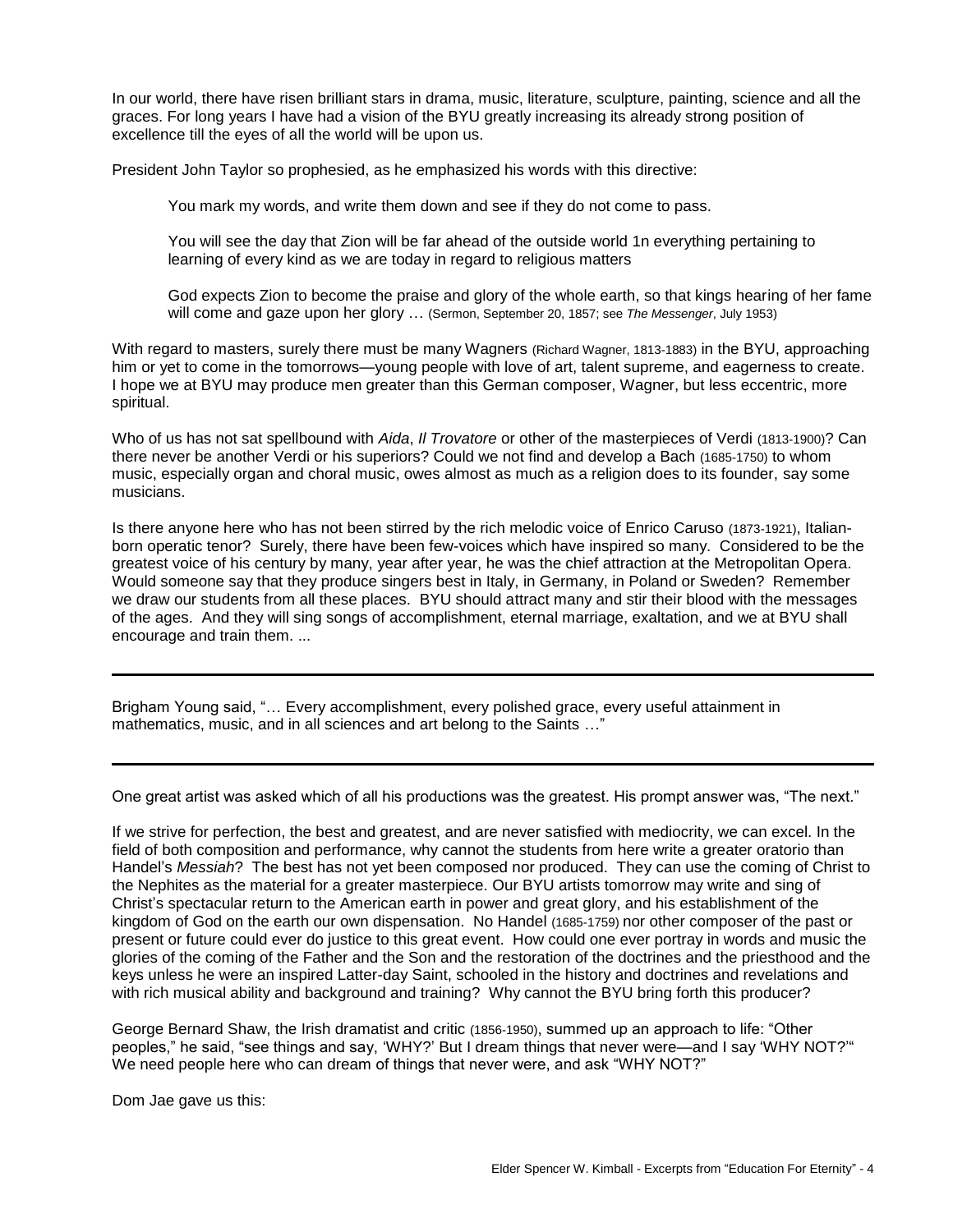Blessed is the man with new worlds to conquer. For him the future beams with promise. He never attains ultimate success, is never satisfied, is ever on the way to better things. Ahead of him there is always another dream castle glittering in the sun—and what fun it is to build foundations under it!

Freed largely from expansion and growing pains, we can now pour many firm foundations under our dreams for the future. ...

But then we ask, "Can there never be another Michelangelo?" Ah! Yes! His "David" in Florence, and his "Moses" in Rome inspire to adulation. Did all such talent run out in that early century? Could not we find an embodied talent like this, but with a soul that was free from immorality and sensuality and intolerance?

Could there be among us embryo poets and novelists like Goethe? (Johann Wolfgang von Goethe, 1749-1832.) Have we explored as much as we should? Of the creator of *Faust*, Emerson said, "The old eternal genius that built the world had confided itself more to this man than to any other." But Goethe was not the greatest nor the last. There may be many Goethes among us even today, waiting to be discovered. Inspired students will write great books and novels and biographies and plays.

Can we not find equal talent to those who gave us *A Man for All Seasons*, *Doctor Zhivago*, *Ben Hur*? This latter book I read when a small boy and many times I have returned to it; Critics might not agree with me, but I feel that it is a great story. *My Fair Lady* and *The Sound of Music* and such have pleased their millions, but I believe we can improve on them.

We have the great Rembrandt (1606-1669) whose style is original, rounded on the work of no other artist, whose coloring is somber and reaches its highest achievement in combinations of browns and grays. There are few paintings about which so much has been written as Rembrandt's "The Night Watch," or his self-portraits. His morals also have been subject to criticism.

And we have the Italian painter, Raphael (1483-1520), generally accepted in the European world as the greatest of religious painters.

It has been said that many of the great artists were perverts or moral degenerates. In spite of their immorality, they became great and celebrated artists. What could be the result if discovery were made of equal talent in men who were clean and free from the vices, and thus entitled to revelations?

We have scientists who can help harness the limitless powers and turn them to good for all humanity. There have been Pasteur (1822-1895) and Curie (1867-1934) and Albert Einstein (1879-1955), and there are the Harvey Fletchers, the Henry Eyrings and there will be greater yet.

Then there is Shakespeare (1564-1616). Everybody quotes Shakespeare. The English poet and dramatist was prodigious in his productions. His Hamlet and Othello and King Lear and Macbeth are only prelude to the great mass of his productions. Has anyone other ever been so versatile, so talented, so remarkable in his art? And yet, could the world produce only one Shakespeare?

The Lamanite-Nephite culture means much to the people of the Church, and properly so. Here at BYU, should we not have the greatest collection of artifacts, records, writings, concerning them in the world? Through revelation, we have received much knowledge concerning these peoples. Should not BYU then be proeminent in this field of culture?

Perhaps growing up in a backwoods forest in Indiana or Louisiana or in Oregon or Illinois, there may be some little deprived boy doing his elementary math on a wood fire-shovel and borrowing books from neighbors and splitting rails, who will find his way tomorrow to the BYU, and here in the proper departments, get the background, knowledge, and inspiration which will send him skyrocketing to fame and honors, perhaps even to the White House, and a man to be ever after heralded for his wisdom, bravery, conscience, humanity, leadership, and to be quoted till eternity. His name might be Abraham, his mother's name might be Nancy, and could this be written concerning him as was written of his 19th century counterpart?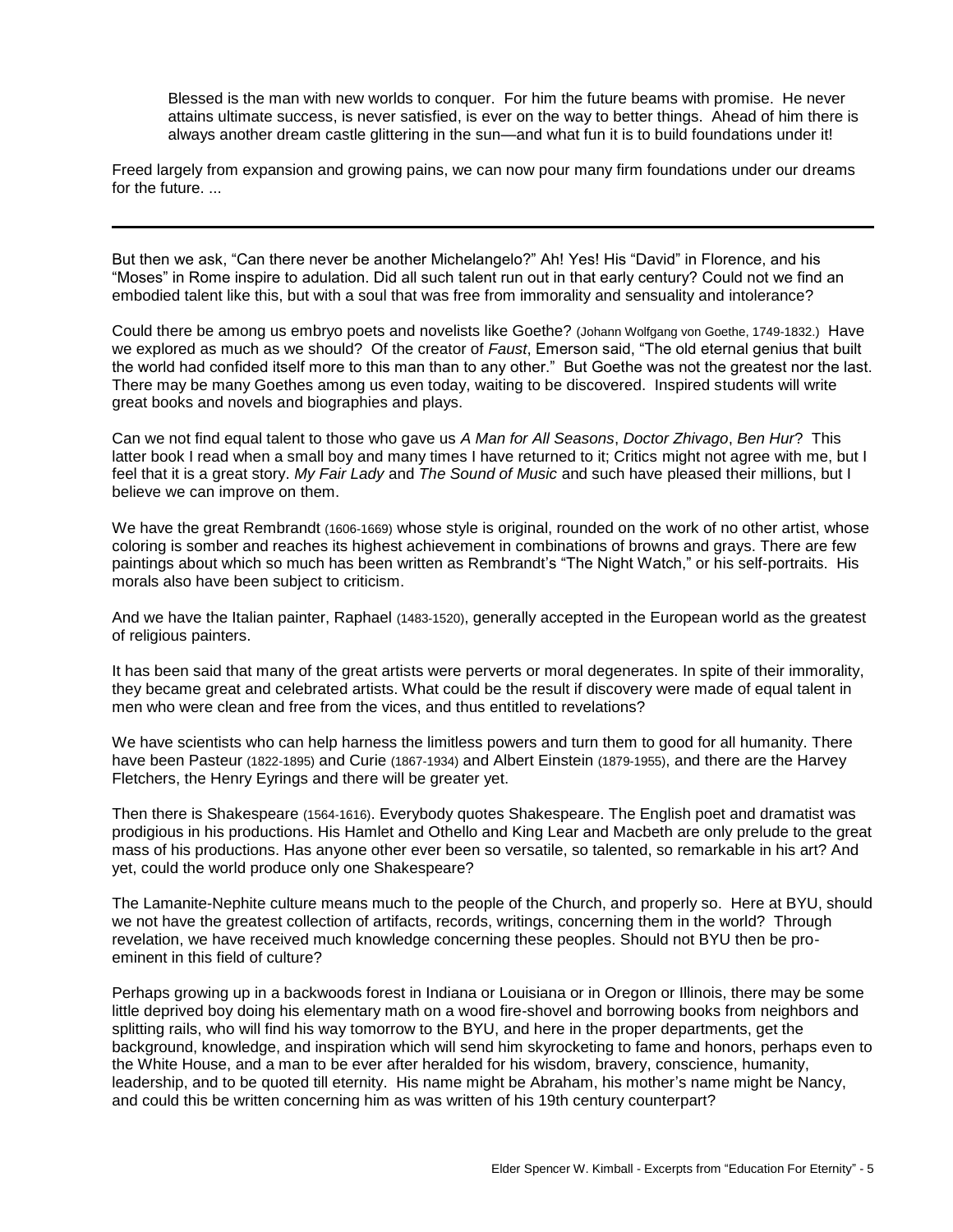*Oh, well, send the women, Send them there to Nance; Poor little young un' Born without a chance.*

The little Abes could have their chances and their greatest talents improved and perfected, and their notoriety spring from humble but influential BYU.

Oh, how our world needs statesmen! And we ask again with George Bernard Shaw, "Why not?" We have the raw material, we have the facilities, we can excel in training. We have the spiritual climate. We must train statesmen, not demagogues; men of integrity, not weaklings who for a mess of pottage will sell their birthright. We must develop these precious youth to know the art of statesmanship, to know people and conditions, to know situations and problems, but men who will be trained so thoroughly in the arts of their future work and in the basic honesties and integrities and spiritual concepts that there will be no compromise of principle.

For years I have been waiting for someone to do justice in recording in song and story and painting and sculpture the story of the restoration, the re-establishment of the kingdom of God on earth, the struggles and frustrations; the apostasies and inner revolutions and counter revolutions of those first decades; of the exodus; of the counter reactions; of the transitions; of the persecution days; of the plural marriage and the underground; of the miracle man, Joseph Smith, of whom we sing "Oh, what rapture filled his bosom, for he saw the living God! "; and of the giant colonizer and builder, Brigham Young, by whom this University was organized and for whom it was named.

The story of Mormonism has never yet been written nor painted nor sculptured nor spoken. It remains for inspired hearts and talented fingers yet to reveal themselves. They must be faithful, inspired, active Church members to give life and feeling and true perspective to a subject so worthy. Such masterpieces should run for months in every movie center, cover every part of the globe in the tongue of the people, written by great artists, purified by the best critics.

Our writers, our moving picture specialists, with the inspiration of heaven, should tomorrow be able to produce a masterpiece which would live forever. Our own talent, obsessed with dynamism from a CAUSE, could put into such a story life and heartbeats and emotions and love and pathos, drama, suffering, love, fear, courage, and the great leader, the mighty modern Moses who led a people farther than from Egypt to Jericho, who knew miracles as great as the stream from the rock at Horeb, manna in the desert, giant grapes, rain when needed, battles won against great odds. And the great miracle prophet, the founder of this University, would never die.

Take a Nicodemus and put Joseph Smith's spirit in him and what do you have? Take a da Vinci or a Michelangelo or a Shakespeare and give him a total knowledge of the plan of salvation of God and personal revelation and cleanse him, and then take a look at the statues he will carve, and the murals he will paint, and the masterpieces he will produce. Take a Handel with his purposeful effort, his superb talent, his earnest desire to properly depict the story, and give him inward vision of the whole true story and revelation and what a master you have!

What a great University the BYU now is! A much greater one it can yet become! One of the rich rewards coming from doing great things is the capacity to do still greater things.

The architect Daniel H. Burnham said:

*Make no little plans; they have no magic (there) to stir men's blood And probably themselves will not be realized. Make big plans; aim high and hope and work, Remembering that a noble, logical diagram once recorded will never die, But long after we are gone, Will be a living thing, Asserting itself with ever-growing insistency. Remember that our sons and grandsons are going*